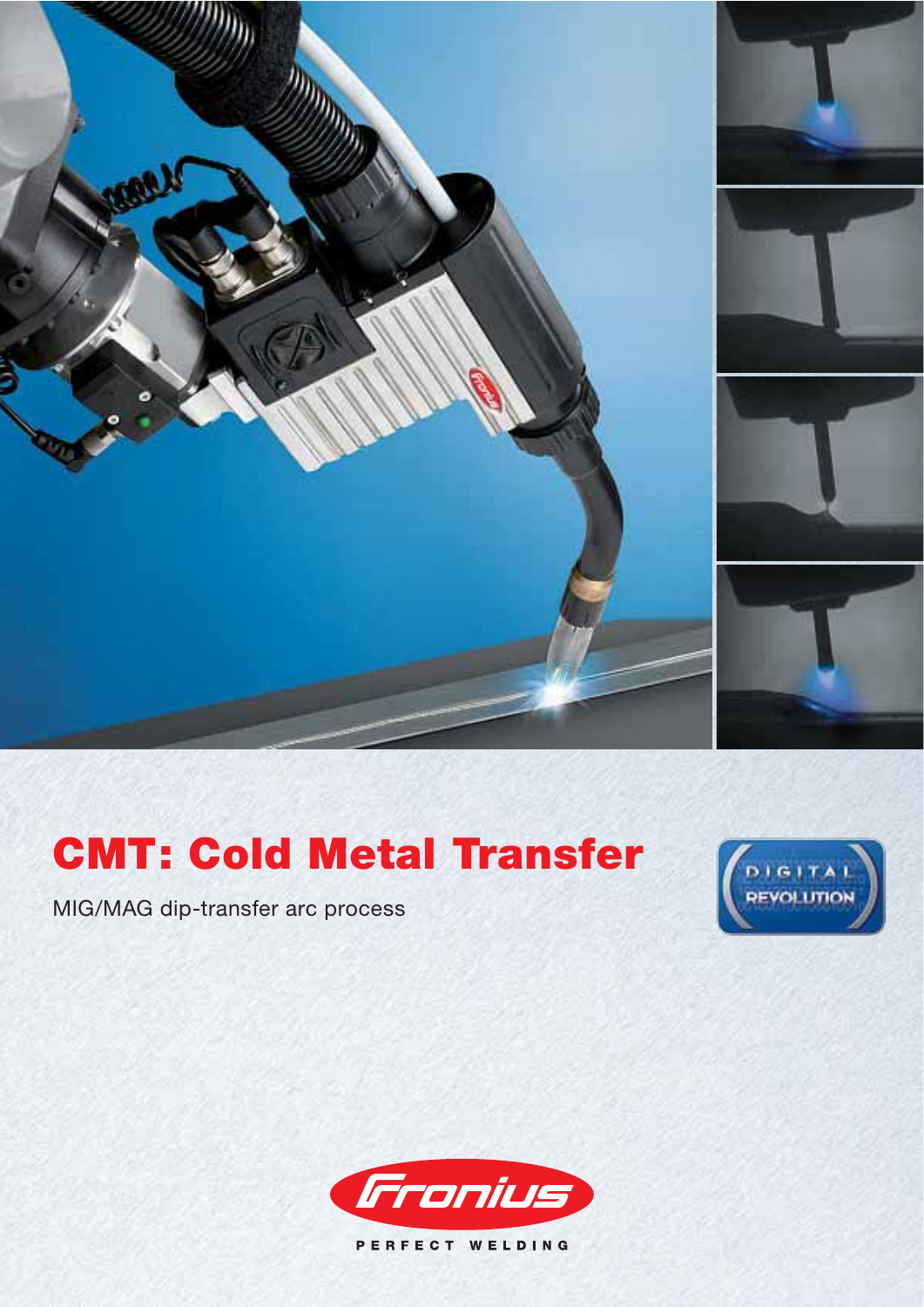# **A hot & cold process makes the impossible possible**

# **GENERAL REMARKS**

#### **Some like it cold**

There are some materials and applications where having only a low thermal input is extremely beneficial: By making it possible to weld seams without root-side dropthrough, for example, or perform spatter-free brazing, or even make certain types of joins which used to be either problematical or right out of the question. With CMT, all this is now perfectly feasible. CMT stands for Cold Metal Transfer. Of course, the term "cold" has to be understood in terms of a welding process. But when set against the

conventional MIG/MAG process, CMT is indeed a cold process. Its characteristic feature: hot, cold, hot, cold, hot, cold. This alternating hot & cold treatment has been made possible by a new technological development from Fronius. And above all, by incorporating the wire motions into the process-control. The result: Spatter-free MIG/MAG robot welding and brazing for ultra-light gauge sheets from 0.3 mm (0.012"). In either automated or manual applications. But let's take one thing at a time.

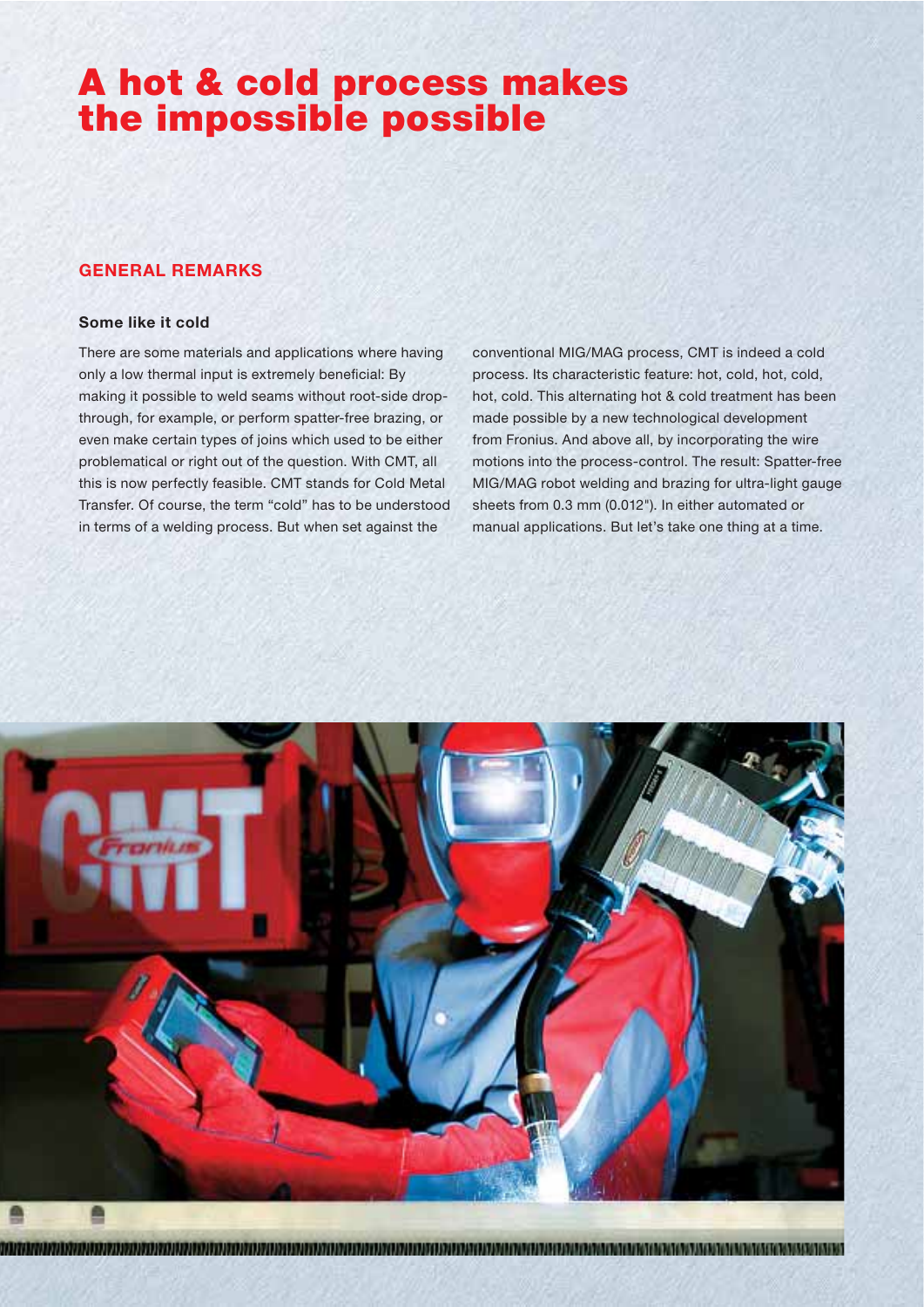# **THE PROCESS**

### **Wire motions incorporated into process-control**

For the first time ever, the motion of the wire is directly incorporated into the process-control. The digital process-control detects a short circuit, then retracts the wire so as to help detach the droplet. All digitally controlled. This is the first essential difference from conventional dip-transfer welding.

#### **Reduced thermal input**

The second difference is the virtually current-free, offcircuit metal transfer. The wire moves forward, and as soon as the short circuit happens, it is pulled back again. Automatically. In this way, the arc itself only inputs heat very briefly in the arcing period, after which the thermal input is immediately reduced. Hot, cold, hot, cold, hot, cold.

#### **Spatter-free metal transfer**

And it is precisely this which leads to the third big difference: The rearward movement of the wire assists droplet detachment during the short circuit. The short circuit is controlled, and the short-circuit current is kept small. The result: spatter-free metal transfer. The precision droplet-detachment ensures that after every short circuit, a near-identical quantity of filler metal is

melted off. And it is these crucial differences that make possible all those applications which used to call for a huge expenditure of time and effort: Spatter-free welding and brazing seams; welded joins between steel and aluminium; welding of ultra-light gauge sheets from 0.3 mm (0.012"), also in butt-weld configurations without weld-pool backing support, etc.

#### **Stable arc**

The CMT technology not only gives you a welding and brazing solution that works with less thermal input, it also boasts one truly compelling advantage: a stable arc that refuses to "lose its cool", in any situation. In conventional GMA welding, the surface of the workpiece and the welding speed can both have a very marked effect on the stability of the arc. In CMT, the arc length is acquired and adjusted mechanically. This means that the arc remains stable, no matter what the surface of your workpiece is like or how fast you want to weld. In this way, you'll be able to use this welding process anywhere, and in any position. After all, it only makes sense to have a great new system if it's one you're actually able to use properly. This goes for everything from Fronius, in fact. But then you're used to that already!

During the arcing period, the filler metal is moved towards the weld-pool.

When the filler metal dips into the weld-pool, the arc is extinguished. The welding current is lowered.





The rearward movement of the wire assists droplet detachment during the short circuit. The short-circuit current is kept small.

The wire motion is reversed and the process begins all over again.

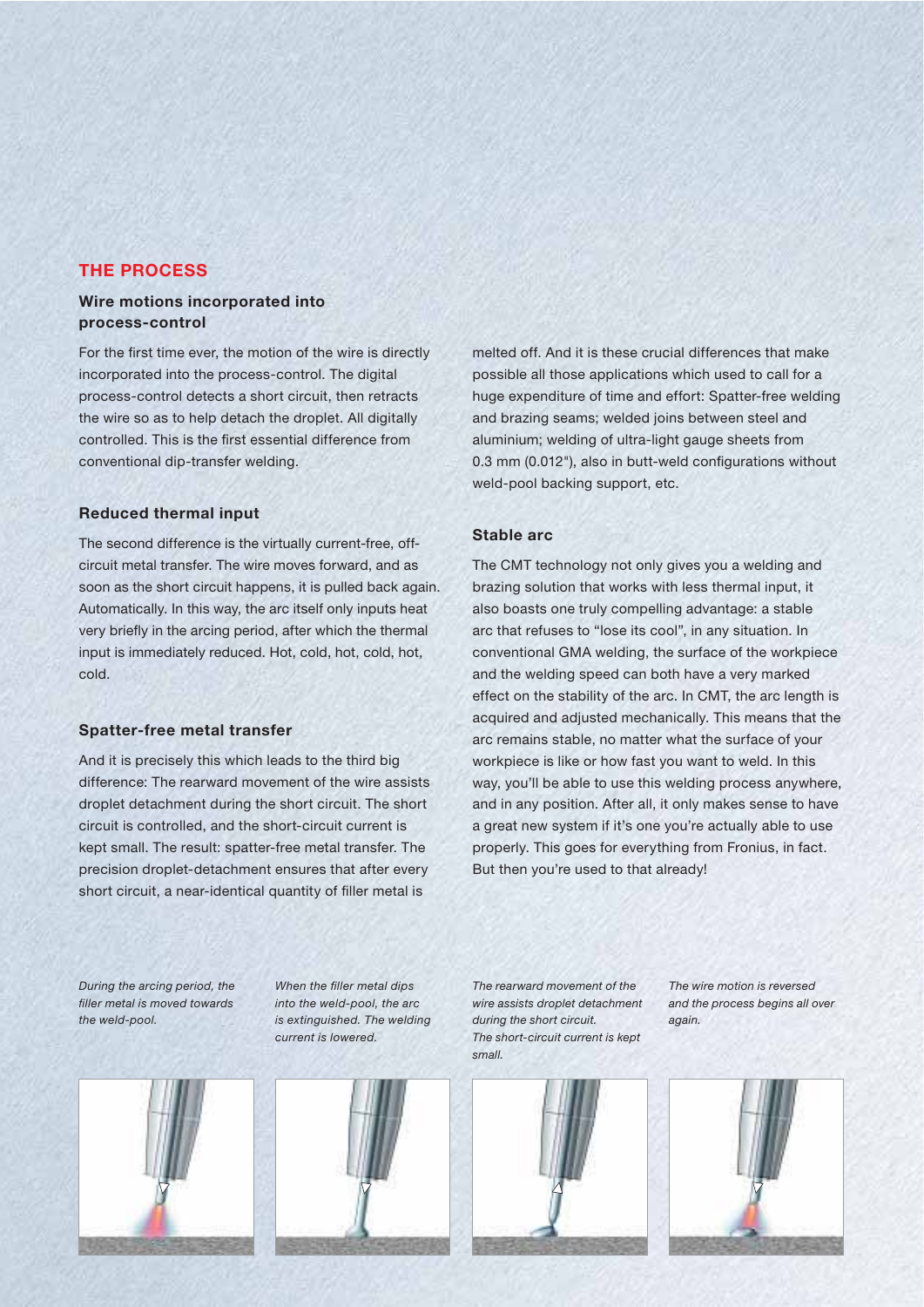

The wire buffer decouples the front and rear wire-drives from one another and ensures smooth wire travel.



The new tension-lever system in the welding torch ensures constant and reproducible contact pressure.

#### **Entire system adapted to process**

Before this innovative process could be realised in practice, new system components had to be developed. For the wirefeed, too, technologically novel approaches had to be taken.

To begin with, there are two separate wire-drives: The front one moves the wire back and forward up to 90 times per second (as against only up to 5 times on the SyncroPuls), while the rear drive pushes the wire from behind. Both drives are digitally controlled. The front one is gearless and is fitted with a highly dynamic AC servo motor. It ensures accurate wirefeed and constant

contact pressure. What is new is that the torch hosepack can be uncoupled from the drive unit, permitting rapid changeovers in robot applications, with no need to reset the TCP (Tool Centre Point).

Moreover, a "wire buffer" is interposed between the two drives, to decouple them from one another and to provide additional storage capacity for the wire. In this way, the motion of the wire is achieved with practically no force being applied. And changing the inner liner in the wire buffer couldn't be easier, either: Open the lid, old inner liner out, new one in, close the lid – that's it.

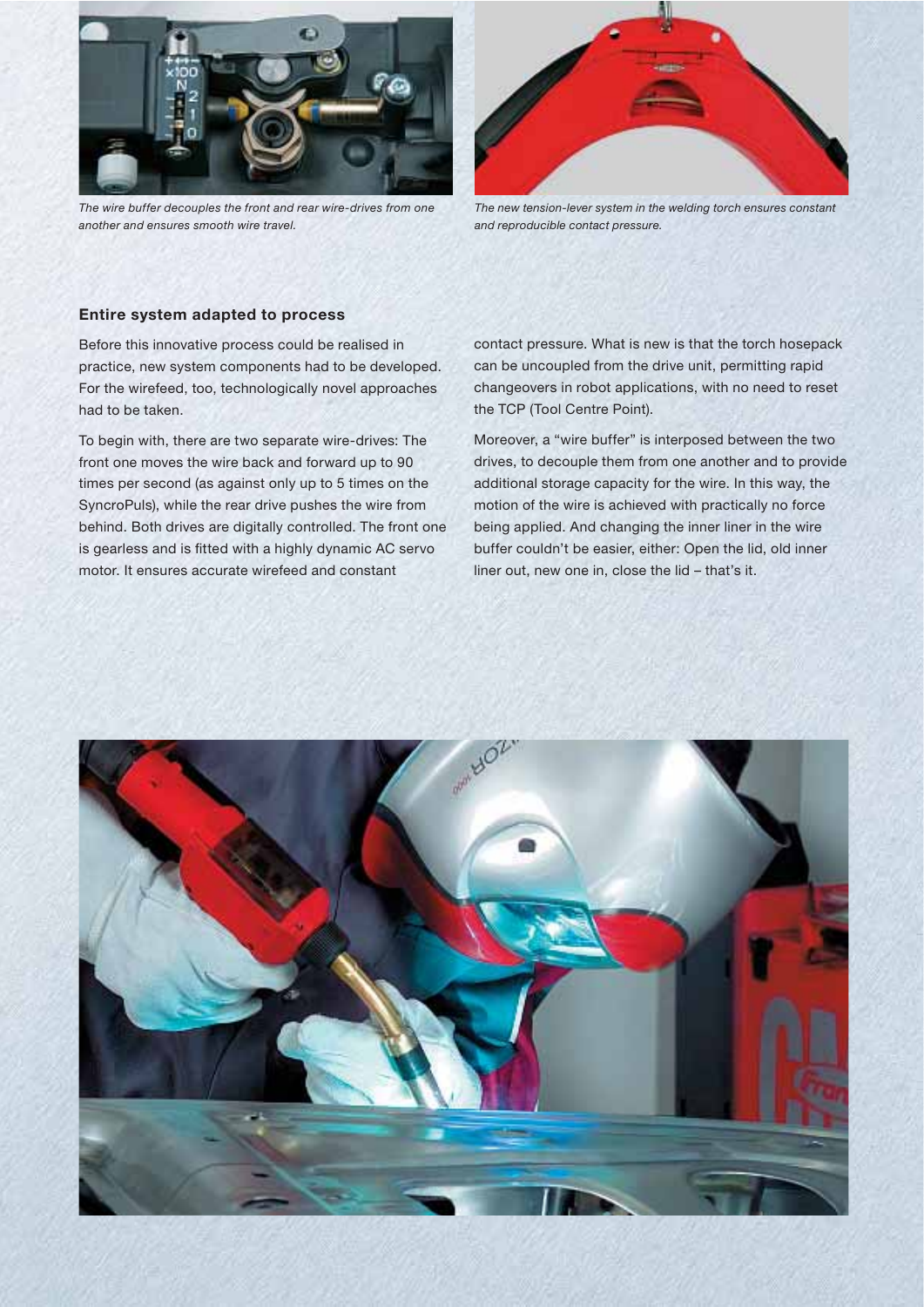

# **Clean working means healthy working**

As the CMT process functions with less heat input, it almost incidentally has another, added advantage: Lower pollutant emissions. As shown by numerous test results, the concentrations of pollutants investigated in CMT brazing are far below those encountered in MIG brazing – nearly 90 % less copper fumes, and as much as 63 % less zinc than with conventional dip-transfer arc-technology. A clean solution that'll help keep you in good health.

#### **Emissions values in MIG brazing with the CMT manual process**



# **FACTS**

The CMT process sets brand-new standards in welding technology

- assists droplet detachment by means of the wire-motions incorporated in the digital process-control
- reduces the thermal input by achieving almost current-free metal transfer
- ensures spatter-free metal transfer by controlling the short circuiting
- permits spatter-free MIG/MAG robot welding and brazing of ultra-light gauge sheets from 0.3 mm (0.012"), and joining of steel to aluminium
- offers all the benefits of digital Fronius welding technology.

# **UTILISATION**

#### **Materials**

The CMT process has a universal range of application. The specific know-how can be used for all materials.

#### **Applications**

Whether as an automated or a manual application, the CMT Process is suitable for use in all industrial sectors: from the automotive and supplier industries to industrial plant and pipeline construction, to maintenance and repair work.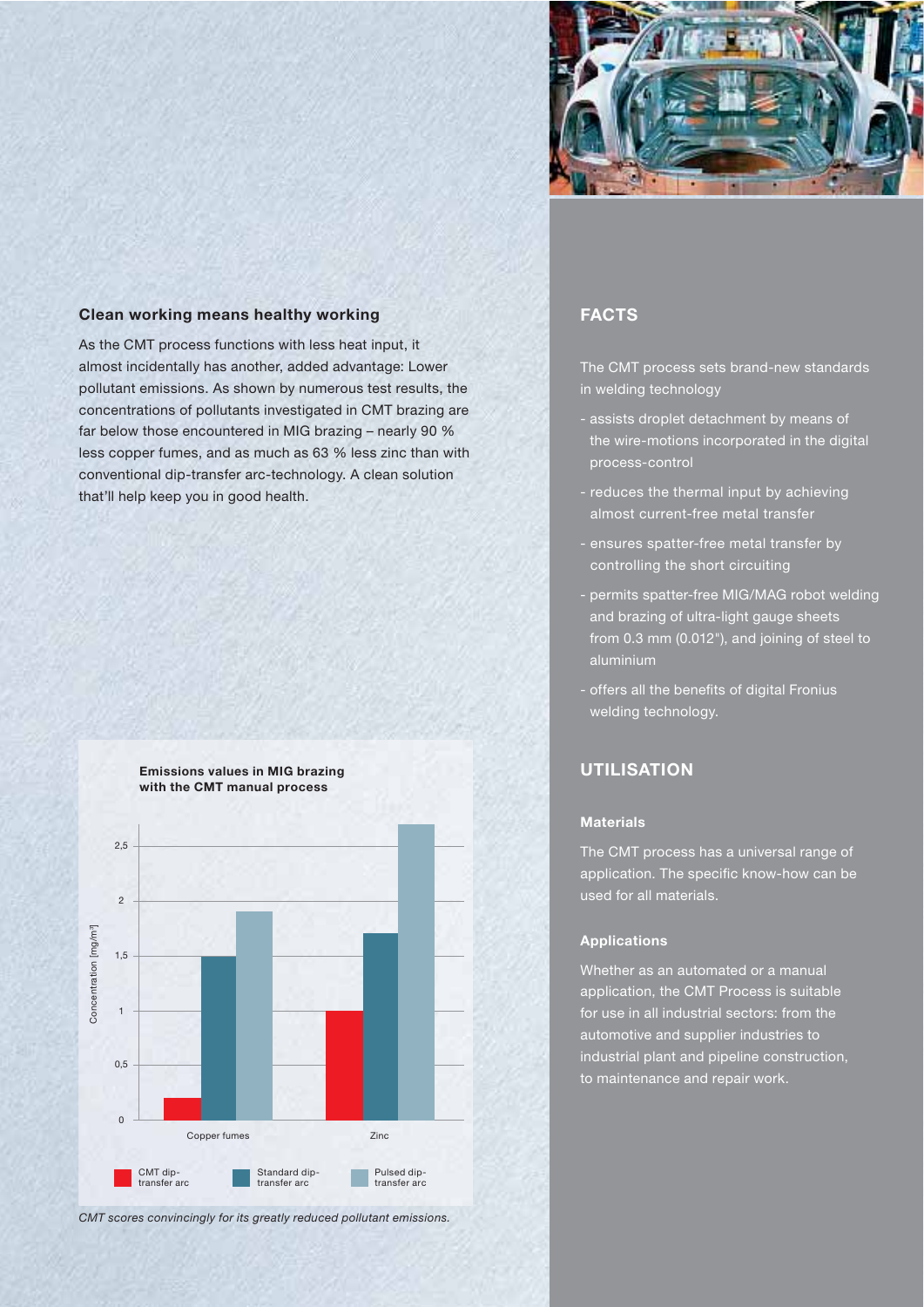# **The success package**

# **THE SYSTEM**

#### **CMT system configuration**

By now, Cold Metal Transfer ranks as a tried-and-tested solution for robot systems. For manual applications, however, it is wholly new. This also necessitated a number of innovations in the system itself – as compared to the other digital systems, for instance. All the components

were given a rethink, adapted to the CMT process and harmonised with one another. Below you will see overviews of the system as a whole – one example of an automated configuration, and another of a manual set-up. Differing design variants are also possible, of course.



#### **1. TPS 3200 / 4000 / 5000 CMT power source**

Fully digitised, microprocessor-controlled and digitally regulated GMA inverter power source (320/400/500 A) with an integral functional package for the CMT process.

#### **2. RCU 5000i remote-control unit**

Remote-control unit with full-text display, weld-data monitoring with Q-Master function, easy-to-follow user guidance, systematic menu structure, user administration features.

#### **3. FK 4000 R cooling unit**

Sturdy and dependable, ensures optimum cooling of water-cooled robot welding torches.

#### **4. Robot interface**

Suitable for all customary robots, irrespective of whether these are addressed digitally, in analogue or via field-bus.

#### **5. VR 7000 CMT wirefeeder**

Digitally controlled wirefeeder for all common types of wirepack.

#### **6. Robacta Drive CMT**

Compact robot welding torch with digitally controlled,

# **System example: CMT with robot System example: CMT manual configuration**



gearless, highly dynamic AC servo motor. For precision wirefeed and constant contact pressure.

#### **7. Wire buffer**

Decouples the two wire-drives from one another and provides additional storage capacity for the wire. For mounting on the balancer (preferably), or on the third axis of the robot.

### **8. Wire supply**

#### **9. TransPuls Synergic 2700 CMT power source**

Fully digitised, microprocessor-controlled and digitally regulated GMA inverter power source (270 A) with integral wirefeeder and functional package for the manual CMT process.

#### **10. PullMig CMT**

Compact, water-cooled high-performance welding torch for manual CMT applications. In conjunction with the wire buffer in the hosepack, the digitally controlled, high-dynamic AC servo motor permits rapid oscillating motions of the welding wire.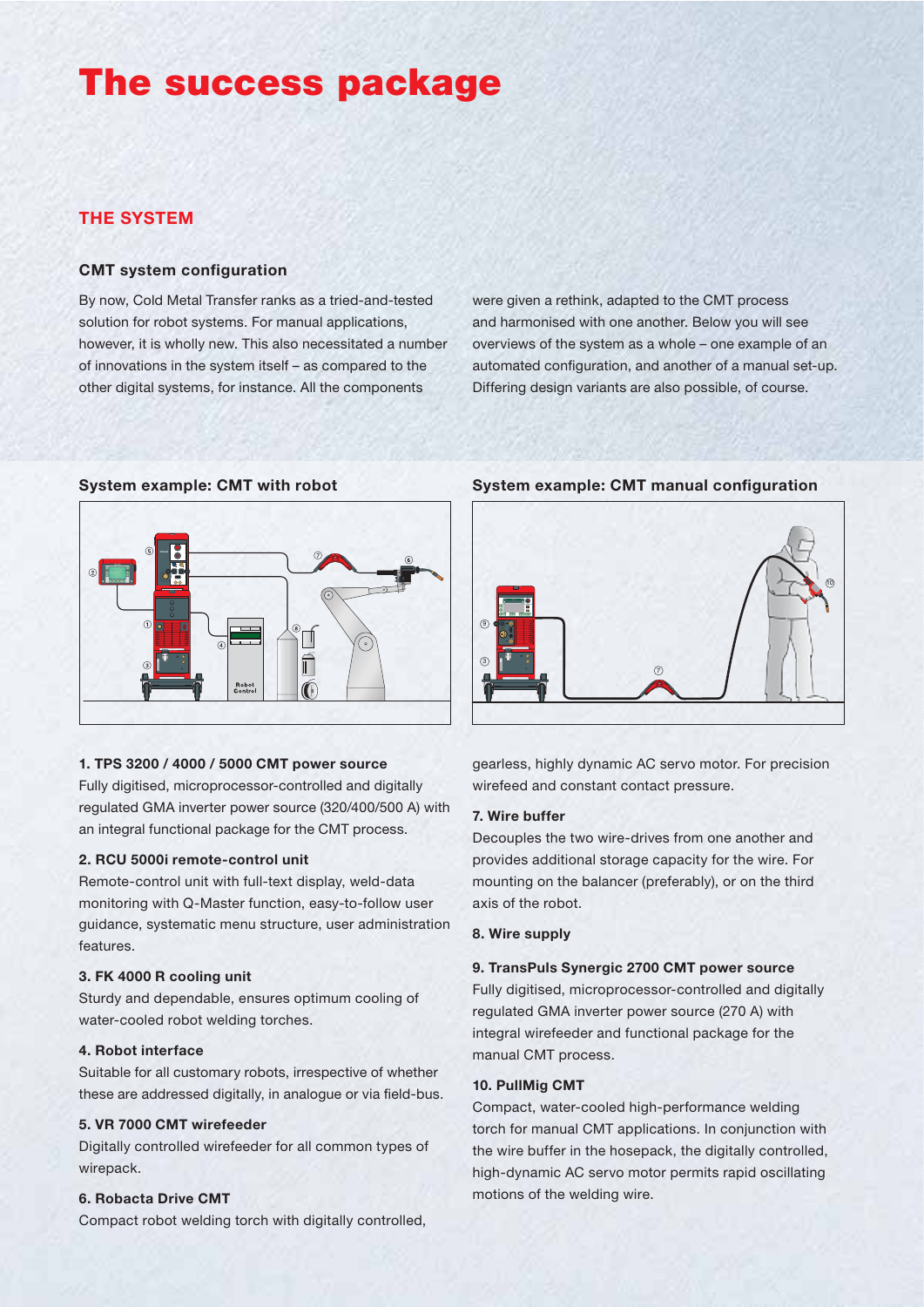# **UTILISATION**

#### **Wholly new applications open up**

So what are some typical areas of application for the CMT process? Which metals and materials "prefer it cold"? All thin and ultra-light gauge sheets, from as thin as 0.3 mm (0.012"); for MIG brazing of galvanised sheets, and for joining steel to aluminium. And generally for all applications that have to meet stringent requirements in terms of weld-seam appearance. Until CMT, applications like these were only possible under difficult and labour-intensive conditions (e.g. weld-pool backing support), or users had to resort to different joining technologies altogether – which of course

meant doing without all the advantages of a welded joint. With CMT, what used to seem impossible is now possible.

CMT sets brand-new standards in welding technology. The process is well-suited to just about any area of application, from the automotive and supplier industries to industrial and pipeline construction, to the repair and maintenance field. Essentially, all automated, robotassisted or manual tasks are suitable. All customary base and filler metals can be used.



CMT-brazed join between hot-dip and electrolytically galvanised sheets; welding speed 2.0 m/min (78.74 IPM). Sheet thickness 0.8 mm (0.03"), filler metal CuSi3.



Butt-weld, without weld-pool backing support, on 0.3 mm (0.012") AlMg3 sheet.



Lap-weld on 1.0 mm (0.04") steel sheet, welded under 100 %  $\mathrm{CO}_2^{}$  shielding gas. Welding speed 0.7 m/min (27.6 IPM).



CMT joint between steel and aluminium. Welded on the aluminium side; brazed on the steel side.